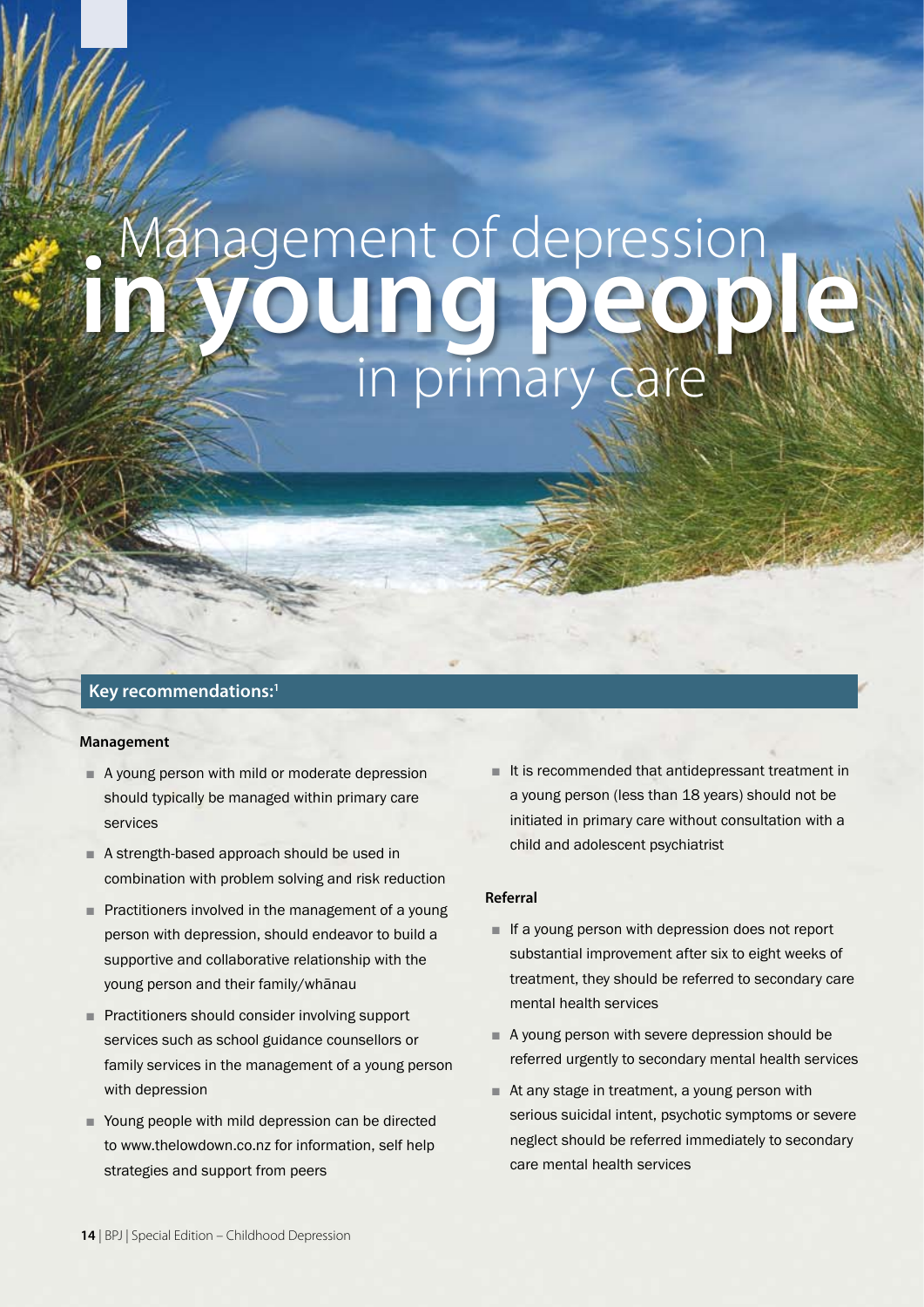## **General approach to management**

An algorithm that summarises the management of depression of young people in primary care is in Appendix 7.

A stepped care approach is used with the intensity of treatment adjusted according to the response to treatment. A combination of risk management and strength-based strategies is recommended. Co-morbidities such as substance use disorders should be managed at the same time as they often exacerbate depression.

Most young people with mild or moderate depression can be managed in primary care using a range of therapies from advice, active support and monitoring to more intensive psychological treatments, including computer-based cognitive behaviour therapy programmes (e-therapy).

### **Strengths-based approach**

A strengths-based approach focuses on enhancing resiliency and minimising obstacles to healthy development. This contrasts with the traditional biomedical model which focuses on problem identification and risk management.

There is increasing evidence that a strength–based approach is an effective strategy in the treatment and prevention of mental health disorders in children and adolescents. Risk reduction and risk management should be combined with the recognition and development of strengths and positive attributes. The strength-based approach is an integral component of psychosocial and psychological therapies of depression and other mental disorders.

Some important components of a strength-based model are;

▪ Identification and development of skills and strengths. These might not always be obvious or recognised by the young person or the people around them.

- Building motivation to deal with problems
- Increasing social interaction and enhancing relationships. It is important to encourage social interactions with family/whānau, friends, school/ work contacts and people in general. Social connectedness has been identified as a strong protective factor against mental disorder.

A strengths-based approach may be less feasible in a young person with severe depression, but once recovering they may benefit from this model.<sup>1</sup>

### **Active support and monitoring**

This involves setting up an effective collaborative relationship between the practitioner, the young person and their family/whānau. Good communication is essential; this includes providing information about the features of depression, the treatment options, how to recognise worsening of the disorder and how to access help if necessary. It is equally important to encourage the young person to be open about their progress in dealing with their problems, and how they are managing to develop positive aspects and strengths in their approach to life.

For young Māori, recovery may include a cultural dimension that is shaped around Māori values, knowledge and social systems within the concept of Whānau Ora. A secure cultural identity helps strengthen resilience to mental disorder even in the presence of adverse socioeconomic conditions.

## **Self management advice**

Self-management options for people with depression include exercise, sleep hygiene, organising and scheduling activities, keeping a diary, stress management and reducing the use of alcohol and other drugs. A web site for young people with free downloadable self-management resources is www.thelowdown.co.nz This site is backed up by a team of youth counsellors who provide free online and text-based support services as part of the New Zealand National Depression Initiative.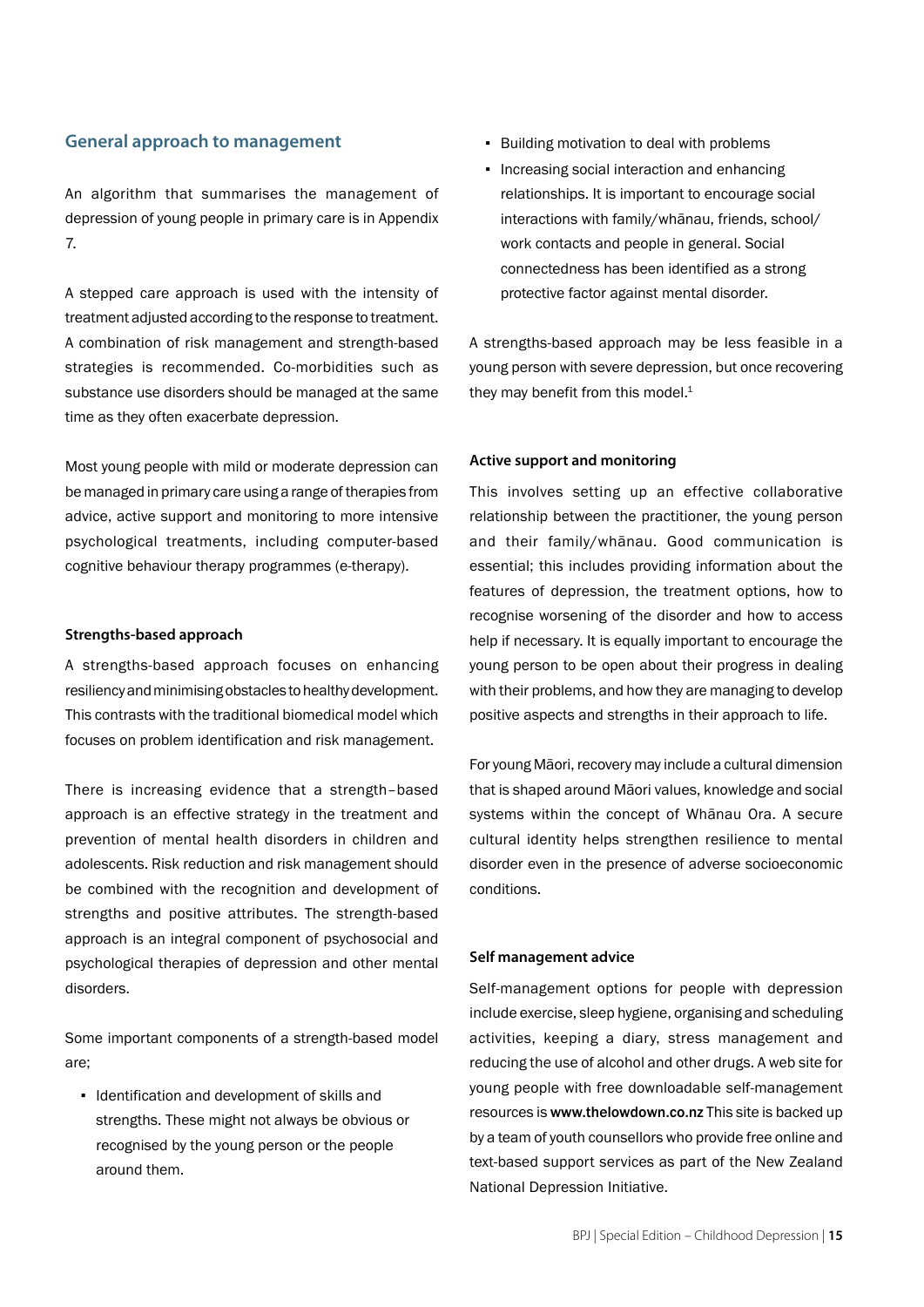The supporting website www.depression.org.nz includes information, case studies and video stories, and will be providing access to an online self-management programme fronted by John Kirwan from June 2010.

Additional information, self-management and guided selfhelp resources include;

www.outoftheblue.org.nz Mental Health Foundation of New Zealand, features information and personal stories.

http://www.comh.ca/publications/pages/dwd/ Cognitive behavioural therapy resources.

#### Managing feelings

Young people may have an expectation that there is something wrong if they do not feel good for most of the time. They might benefit from learning that being "good at feelings" is as important as feeling good.11

## **Management of mild to moderate depression.1**

A young person with mild to moderate depression can usually be managed in primary care using a psychosocial approach (active support and self-management). The addition of a simple psychotherapeutic intervention such as structured problem solving therapy may also be beneficial.

Initial management should include active listening, identification of current problems, discussion of simple self-management strategies and active monitoring. Factors that encourage resilience and social competence should be strongly encouraged. This includes enhancing positive connections with a parent/caregiver or other trusted adults, involvement with community activities and sports and taking responsibility through "helpfulness" such as chores and community/family responsibilities.

The young person should be involved in setting the treatment goals which can be reviewed or revised over

## **Structured problem solving activity**

This is based on the principles of cognitive behavioural therapy (CBT) and focuses on identifying and clarifying problems, setting realistic goals, generating and implementing solutions and monitoring progress. This can be delivered by a member of the primary health care team (e.g. GP or practice nurse) with appropriate skill and training in working with this age group.

- The STEPS acronym is a useful guide:
	- Say what the problem is
	- Think about what you could do
	- Examine the possibilities and choose one
	- Put it in to action
	- See what happens. If it worked great, if it didn't try again

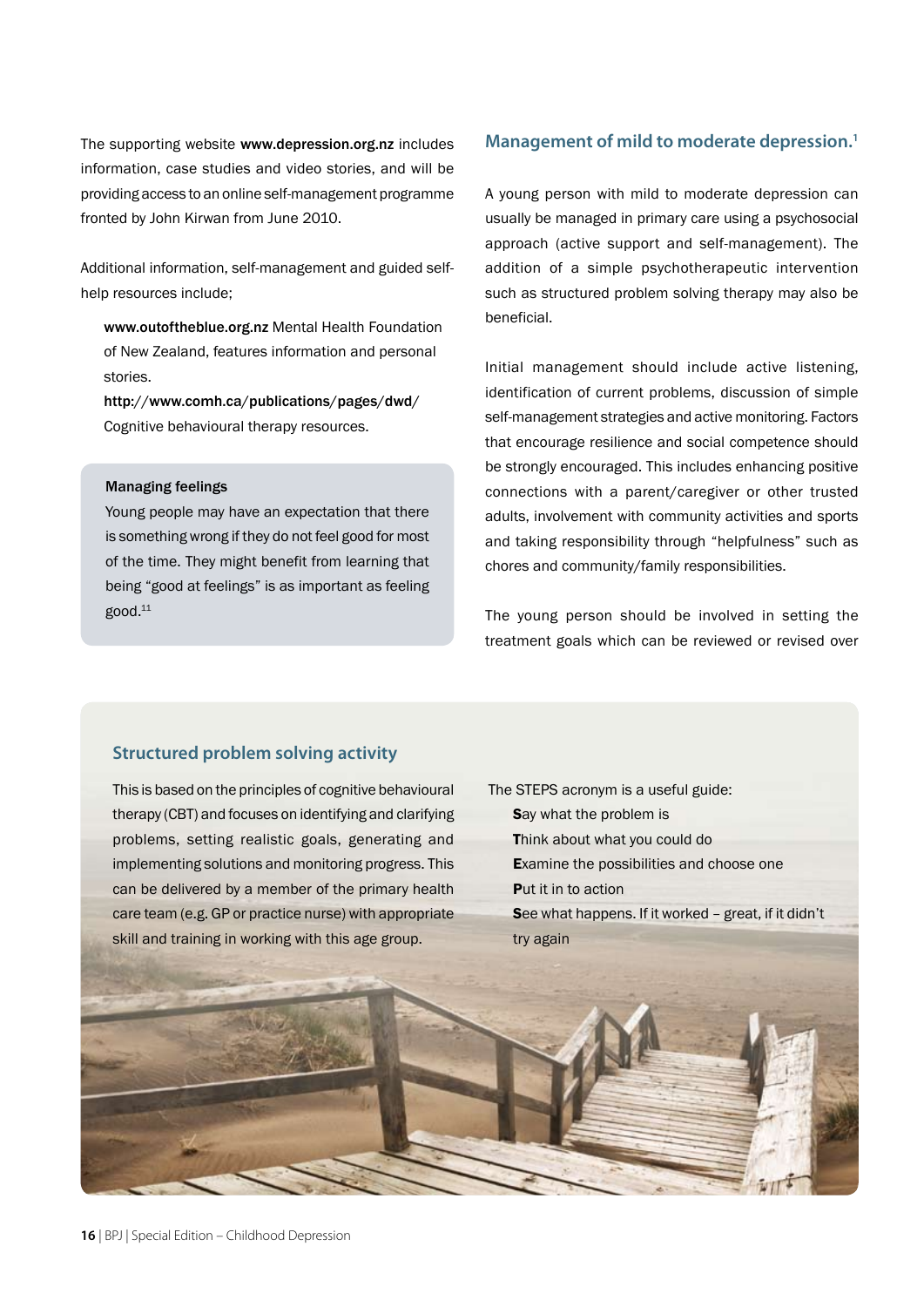a planned follow-up schedule. Initially monitoring every two weeks is recommended for most young people but earlier, more frequent contact may be required for some. Monitoring can be face to face or by text, telephone or email.

After the initial consultation the young person should be seen for re-assessment at two to four weeks.

If there is improvement at two to four weeks monitor every one to two months until there is a satisfactory response to treatment, that is remission of symptoms and return to normal function. There should be an action plan in place which advises who to contact and what to do if symptoms recur. Self-management strategies that focus on resiliency to help prevent relapse are encouraged. Suicide risk should be reassessed regularly.

If there is no improvement at two to four weeks the young person should receive an extended appointment for intensified support which includes emotional support, active listening, review of self-management, review of social interactions (including school) and review of depressive symptoms and suicide risk. A simple psychological intervention such as structured problem solving therapy should be offered: four to six half-hour sessions over a six to ten week period is suggested. Referral to support services (e.g. school guidance counsellors or family services) should be considered.

If there is deterioration of symptoms at two to four weeks treatment should be intensified as above or the person should be referred to secondary mental health care services, depending on the severity of the symptoms.

If there is no substantial improvement at six to eight weeks the young person should be referred to secondary mental health care services.

There is evidence to support the use of a course of formal CBT, interpersonal psychotherapy or behavioural activation for young people with moderate depression but access to these therapies is currently limited in primary care.

Treatment with antidepressants should not be started in a young person in primary care except under the advice of a child and adolescent psychiatrist, in accordance with Medsafe advice.<sup>12</sup> (See box, over page). Specialist advice should also be sought when changing or stopping antidepressant treatment in this population.

## **Management of severe depression**

A young person with serious suicidal intent, psychotic symptoms or severe self-neglect should be referred immediately to secondary mental health services. An urgent specialist referral is also indicated for a young person with severe depression.

## **Criteria and considerations for referral**

#### Immediate referral

The following symptoms warrant immediate referral to secondary care:

- **•** serious suicidal intent
- psychotic symptoms (hallucinations and/or delusions)
- severe self-neglect.

Immediate referral to secondary care is defined as referral by the primary care practitioner that day, with the expectation of a same day response to the referral.<sup>1</sup>

#### Urgent referral

The following factors are likely to indicate severe depression and the need for urgent referral:

- persistent symptoms
- serious suicidal intent
- profound hopelessness
- other serious mental or substance use disorders
- inability to do most daily activities

Urgent referral is defined as referral by the primary care practitioner within 24 hours, with the expectation that the person will be seen within seven to ten days, or sooner depending on service availability.